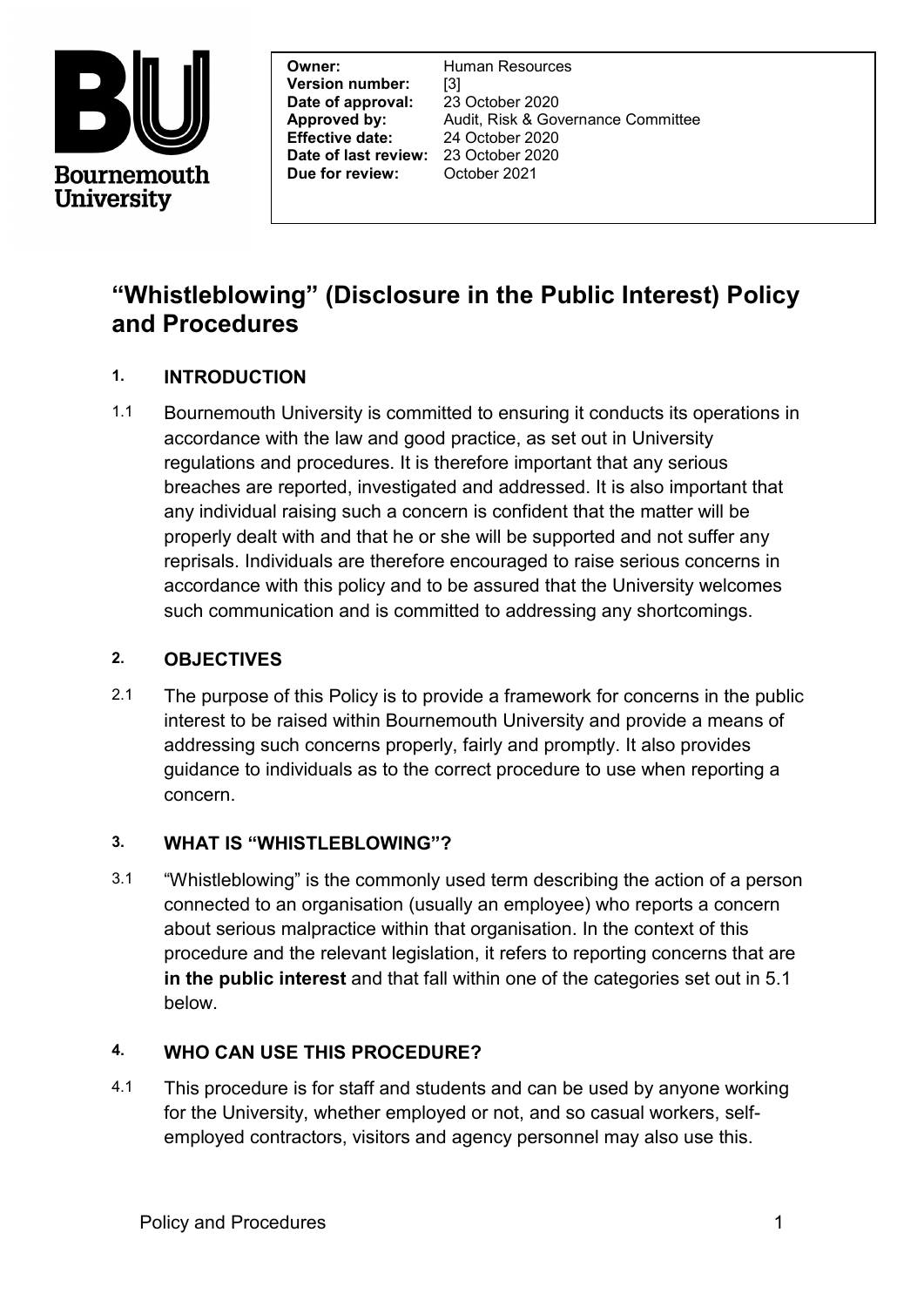## **5. WHAT TYPE OF CONCERN SHOULD BE RAISED UNDER THIS PROCEDURE?**

- 5.1 This procedure should be used for disclosures regarding concerns that one or more of the following events has happened or is likely to happen:
	- that a criminal offence has been committed, is being committed, or is likely to be committed;
	- that a person has failed, is failing or is likely to fail to comply with any legal obligation to which he is subject;
	- that a miscarriage of justice has occurred, is occurring or is likely to occur;
	- that the health and safety of any individual has been, is being or is likely to be endangered;
	- that the environment has been, is being or is likely to be damaged;
	- that information tending to show any matter falling within any one of the preceding points has been, is being or is likely to be deliberately concealed.

## **6. WHAT LEGISLATION COVERS "WHISTLEBLOWING" AND WHAT DOES THIS SAY?**

- 6.1 The relevant legislation is *The Public Interest Disclosure Act 1998* (as amended), which provides protection for "whistleblowers" who report concerns relating to events that fall within 5.1 above, provided they have a reasonable belief it is in the public interest and report in accordance with the disclosure procedure in 8 – 10 below. Any such disclosures will be a "qualifying disclosure" for the purposes of the legislation. The "whistleblower" must not suffer detriment and such protection means that the employer, or other individual employees, must not victimise or harass someone who makes a qualifying disclosure. However, should that happen, a worker or employee may take the employer to an Employment Tribunal. If a fellow worker or employee victimises a colleague who has reported a concern, that individual can be found personally liable and BU will address such action in accordance with the disciplinary procedure.
- 6.2 The legislation recognises that in some circumstances it may be appropriate to report concerns to an external body, such as a regulator, without following the University's internal disclosure procedure. However, any such disclosure must comply with additional requirements in order to be a "qualifying disclosure" and provide the complainant with protection under the legislation. Advice from an independent whistleblowing body, such as the charity Protect, should therefore be sought before making any such disclosure.
- 6.3 The legislation does not cover anyone who is not an employee or worker of the organisation, however BU is committed to supporting other genuine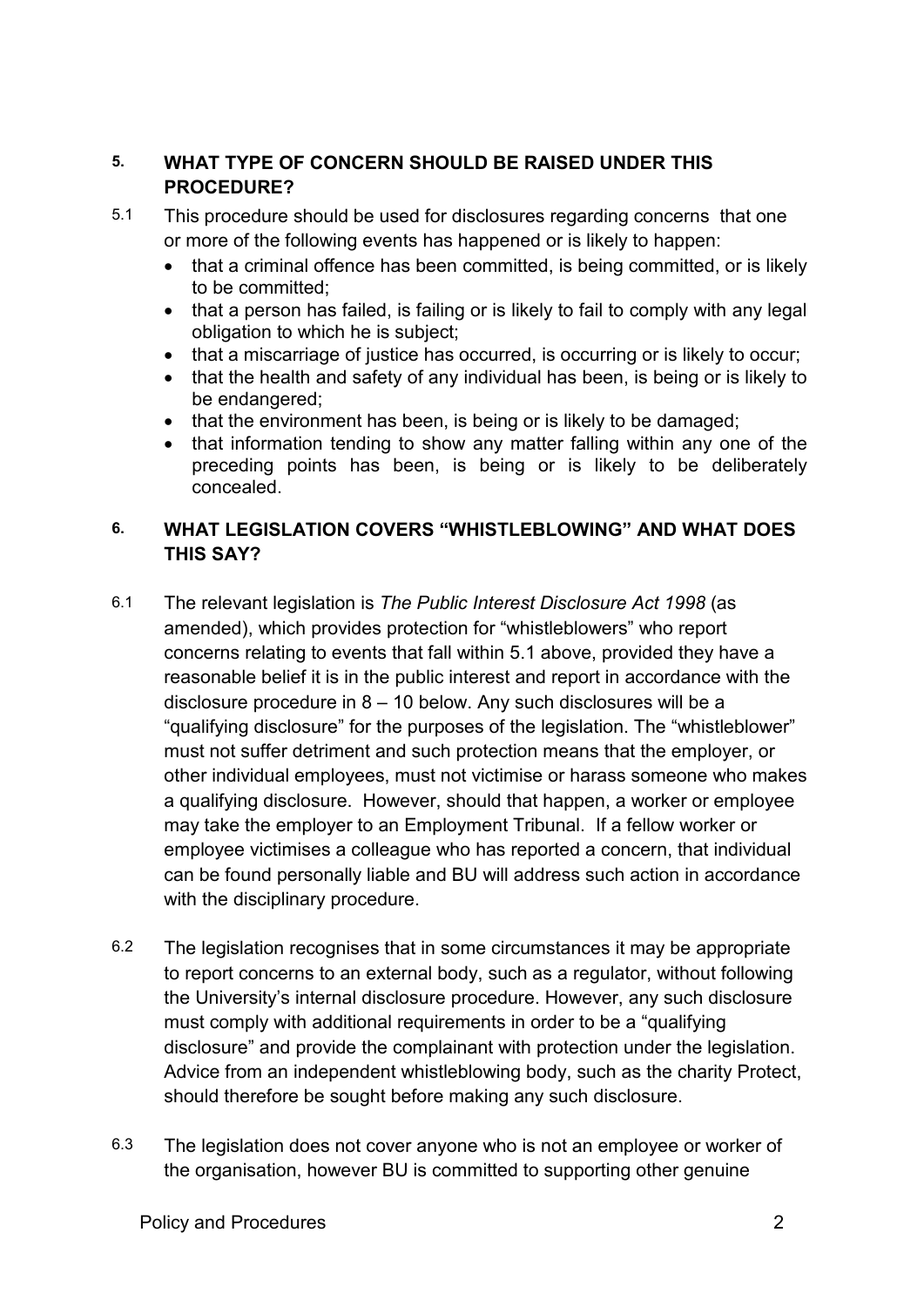"whistleblowers" covered by this policy e.g. to protect students from harassment and by expecting Employment Agencies and Contractors employing on-site staff to offer their employees protection as required by the law.

## **7. RAISING A CONCERN THAT DOES NOT FULFIL THE DEFINITION OF A "PUBLIC INTEREST DISCLOSURE"**

- 7.1 The University encourages everyone to raise concerns and there are sources of help and formal procedures to assist. Members of staff are encouraged to discuss the matter with their line manager in the first instance and students should discuss concerns with their tutor, askBU or the SUBU Advice Centre. If the matter is not resolved, an appropriate procedure should be used, depending on the nature of the concern. The policies and procedures named below can be found on the University's website and student portal.
- 7.2 Anyone with a concern relating to health, safety or wellbeing may contact a member of the Health, Safety and Wellbeing team, whose names, responsibilities and contact details are on the BU intranet at: [https://staffintranet.bournemouth.ac.uk/workingatbu/healthsafetywellbeing/abo](https://staffintranet.bournemouth.ac.uk/workingatbu/healthsafetywellbeing/aboutus/) [utus/](https://staffintranet.bournemouth.ac.uk/workingatbu/healthsafetywellbeing/aboutus/)

Students should visit the Health & Wellbeing pages at <https://www.bournemouth.ac.uk/students/health-wellbeing?srclnk=123home>

- 7.3 Anyone with a concern relating to the environment may contact a member of BU's Sustainability team of staff dedicated to environmental and energy management and contact details can be found at: <https://www1.bournemouth.ac.uk/about/sustainability>
- 7.4 Members of staff (including "casual workers") should use an appropriate procedure, for example the Grievance Procedure (for most complaints, including any relating to terms and conditions of employment). Other relevant policies include, Dignity and Respect (Harassment Policy), 6M – Research Misconduct Policy and Procedure, The Protection of Vulnerable People Policy, The Fraud Policy and Procedures, the Anti-Bribery Policy and Procedures and the Anti-Slavery and Human Trafficking Policy and Procedures. For advice on raising a concern, email [hrenquiries@bournemouth.ac.uk;](mailto:hrenquiries@bournemouth.ac.uk) staff members may also wish to contact a union representative.
- 7.5 Students should try to resolve any concerns at the point at which it arises. If this is not possible or appropriate, the Student Complaints Procedure should be followed. This can be accessed on the student portal at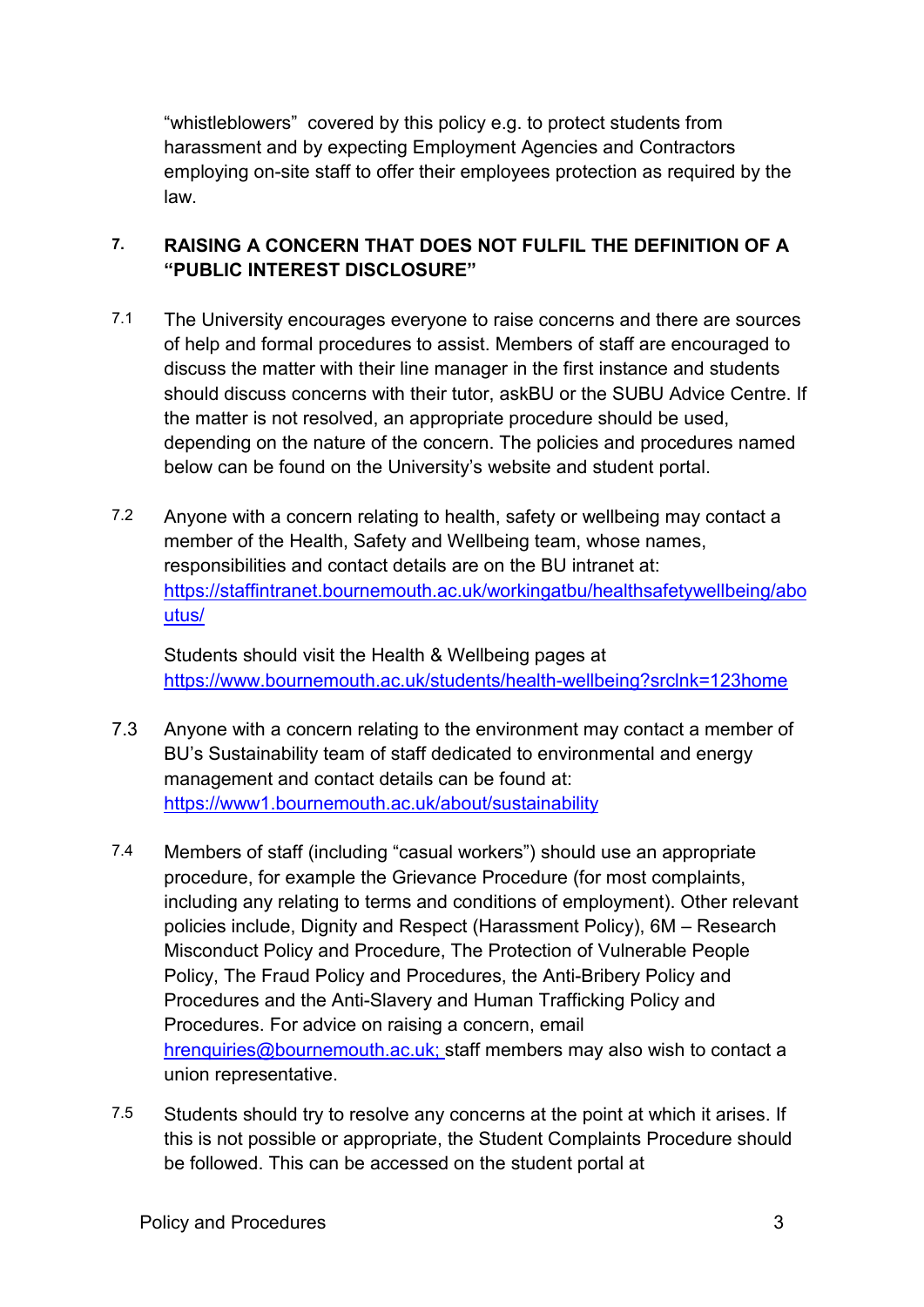[https://www.bournemouth.ac.uk/students/help-advice/important-information.](https://www.bournemouth.ac.uk/students/help-advice/important-information) For serious concerns that constitute a disclosure in the public interest, the following procedure should be used.

## **8. REPORTING A CONCERN IN THE PUBLIC INTEREST - THE PROCEDURE**

#### 8.1 **Reporting a Concern**

Everyone covered by this policy has a right to raise concerns about malpractice or behaviour and these should be reported immediately they are known, either verbally or in writing. The following stages provide a hierarchy of contacts and the concern should be raised at the lowest appropriate level, however, should the matter not be dealt with at that level; there is recourse to higher authority within the University.

#### 8.2 **First stage – for staff, contractors, visitors and agency staff**

If a member of staff becomes aware that any of the events listed under 5 above has occurred, or is likely to occur, he or she should normally contact his or her line manager in the first instance, unless there is good reason to escalate to the second stage. An example of such a reason is that the line manager is the subject of the concern being reported. Contractors, visitors and agency staff should contact the manager of the University department to which they are assigned.

If the matter cannot be promptly addressed to the satisfaction of the complainant, or is deemed to be sufficiently serious by the line manager or manager of the department, it should be referred to the second stage.

#### 8.3 **First stage – for students**

The Student Complaints Procedure is the appropriate means of addressing all student concerns, other than those with a public interest as listed under 5 above. However, if a student becomes aware that any of these events has occurred, or is likely to occur, he or she should contact his or her tutor, askBU or the SUBU Advice Centre.

If the matter cannot be promptly addressed to the satisfaction of the complainant, or is deemed to be sufficiently serious by the tutor, askBU or the SUBU Advice Centre, it should be referred to the second stage.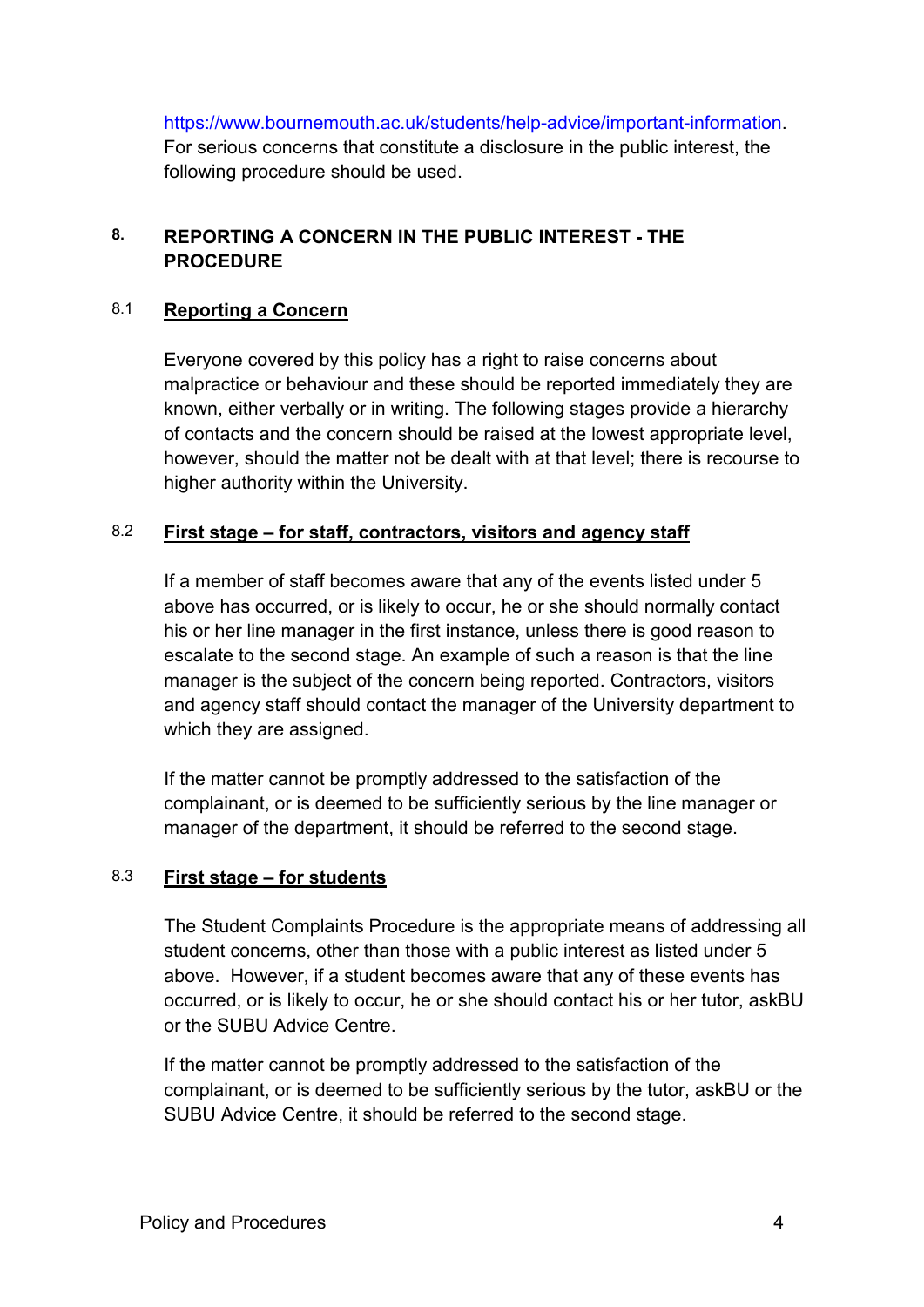#### 8.4 **Second stage – all complainants**

Should the complainant have good reason to believe it is not appropriate to contact the relevant person under the first stage, or the matter has not been resolved at this stage, serious concerns should be reported via the Office of the Vice-Chancellor to: the Chief Operating Officer (COO) with respect to any non-financial issue or the Finance Director in relation to financial malpractice or fraud. If it is not appropriate to contact either the COO or Finance Director, then the matter can be reported to another member of UET, i.e. the Deputy Vice Chancellor or the Vice Chancellor.

## 8.5 **Third Stage - all complainants**

Should the complainant have good reason to believe it is not appropriate to contact any member of UET, then he or she should refer the matter to the Chair of the Audit, Risk and Governance Committee (via the Clerk to the University Board) or under circumstances such that it is inappropriate to contact this Committee, to the Chair of the University Board (via the Clerk to the University Board).

## **9. RESPONSE TO A CONCERN**

9.1 Concerns raised at the second or third stages or those that are not satisfactorily addressed at the first stage will be formally investigated by an investigator or investigators appointed by the member of UET, Committee or Board, to whom the complaint was made. The investigator(s) will conduct a thorough and prompt investigation and make a written report, with recommendations, to the commissioning member of UET, Committee or Board. The complainant will be advised of the progress and the outcome of the investigation (unless his/her identity is unknown). Appropriate action will be taken to address any shortcomings discovered as a result.

If the matter is not resolved to the complainant's satisfaction, he or she may take the matter to a higher level, as set out above.

#### **10. EXTERNAL REPORTING**

- 10.1 If a complaint has been investigated and a report has been considered by the Board of Bournemouth University, but the complainant has a reasonable belief that the matter remains unresolved, the legislation specifies proper authorities to which a complainant may make a qualifying disclosure. These include:
	- The Health and Safety Executive
	- HM Revenue and Customs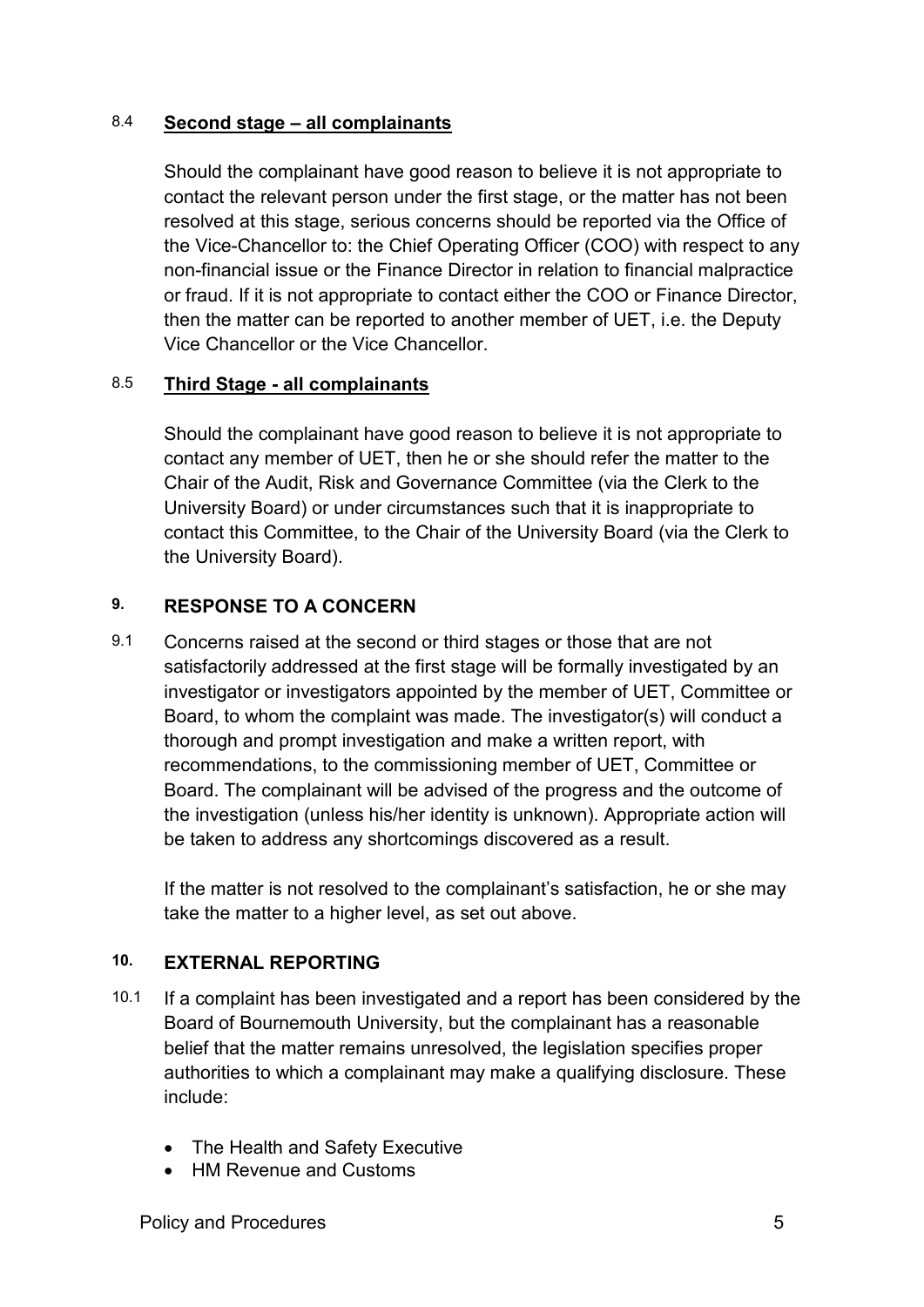- The Environment Agency
- The Serious Fraud Office

A full list of prescribed persons and bodies can be accessed on the government website [www.GOV.uk](http://www.gov.uk/) and the relevant page is: [https://www.gov.uk/government/uploads/system/uploads/attachment\\_data/file/](https://www.gov.uk/government/uploads/system/uploads/attachment_data/file/183340/11-641-blowing-the-whistle-to-a-prescribed-person.pdf) [183340/11-641-blowing-the-whistle-to-a-prescribed-person.pdf](https://www.gov.uk/government/uploads/system/uploads/attachment_data/file/183340/11-641-blowing-the-whistle-to-a-prescribed-person.pdf)

10.2 In certain circumstances, a complainant may make a disclosure to an external body without following the University's internal disclosure procedure. However, as stated in 6.2 above, advice should be obtained from an independent whistleblowing authority before making any such disclosure to ensure that it will be a qualifying disclosure.

#### **11. CONFIDENTIALITY**

- 11.1 Any investigation will be conducted such that the matter is kept confidential to those with a legitimate and necessary reason to be informed.
- 11.2 The complainant may request that their identity is not disclosed and whilst this will be respected, it may not be possible to provide complete anonymity under all circumstances (e.g. if evidence is required at a disciplinary or court hearing). Such circumstances will be discussed with the complainant at the earliest opportunity.

#### **12. ANONYMOUS COMPLAINTS**

12.1 Anonymous allegations will be assessed to discover whether there is any substance to the complaint and whether it is possible to substantiate the allegations. If complaints are made anonymously it makes the allegations harder to investigate because it is not possible to ask follow-up questions and also obtaining evidence to substantiate the allegation can be difficult. In addition, it will not be possible to communicate with the complainant to inform them of any action taken. It is, therefore, preferable for a complainant to put their name to any disclosure made.

#### **13. MISUSE OF PROCEDURE**

13.1 Any complaints that are found to be malicious or vexatious will be dealt with in accordance with the relevant procedure (e.g. for staff this will be the disciplinary procedure).

## **14. SUPPORT FOR COMPLAINANTS AND FURTHER INFORMATION**

14.1 The Charity Protect<https://protect-advice.org.uk/> provides help and advice in relation to whistleblowing to individuals and organisations.